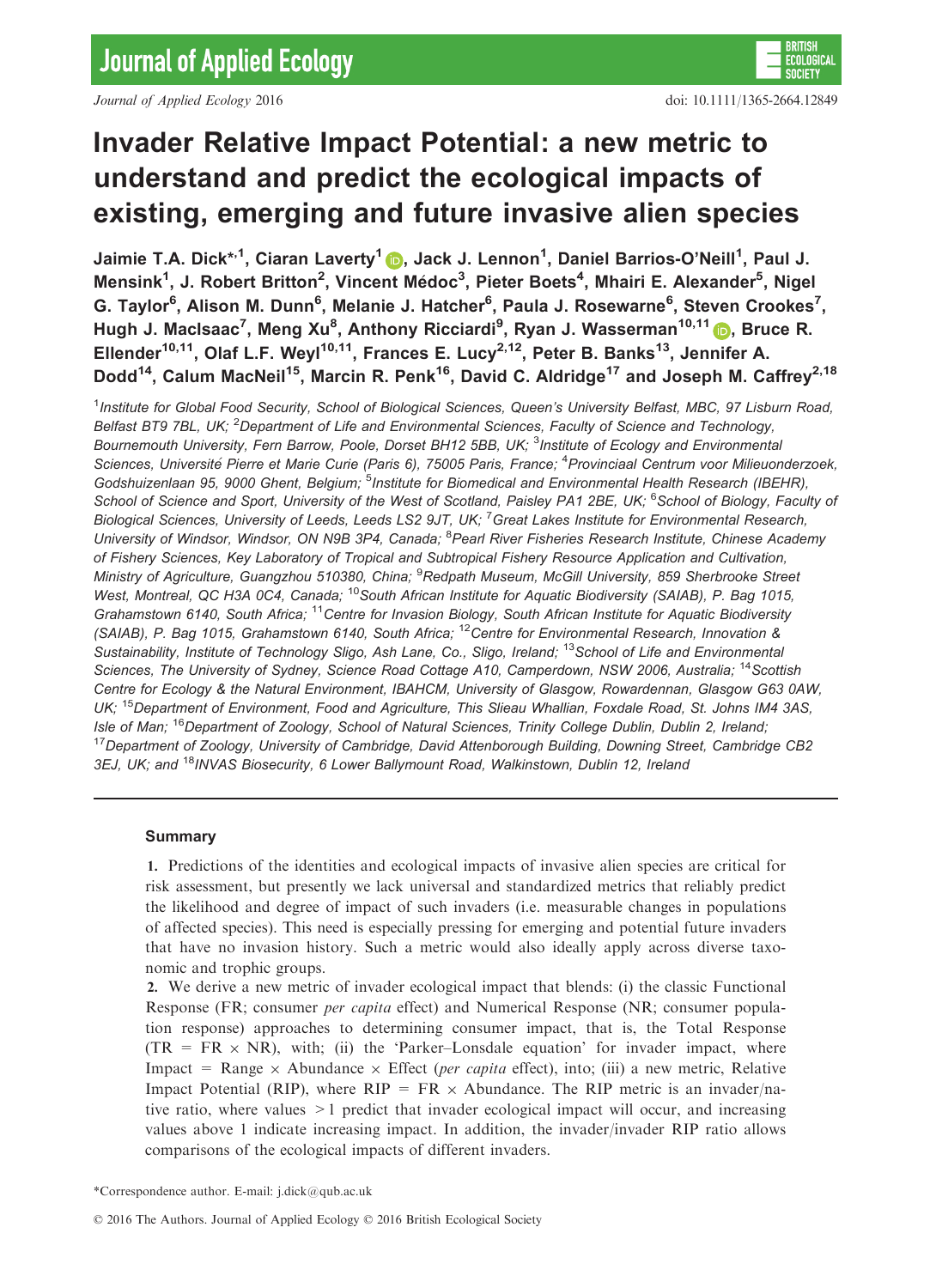#### 2 J. T. A. Dick et al.

3. Across a diverse range of trophic and taxonomic groups, including predators, herbivores, animals and plants (22 invader/native systems with 47 individual comparisons), high-impact invaders were significantly associated with higher FRs compared to native trophic analogues. However, the RIP metric substantially improves this association, with 100% predictive power of high-impact invaders.

4. Further, RIP scores were significantly and positively correlated with two independent ecological impact scores for invaders, allowing prediction of the degree of impact of invasive alien species with the RIP metric. Finally, invader/invader RIP scores were also successful in identifying and associating with higher impacting invasive alien species.

5. Synthesis and applications. The Relative Impact Potential metric combines the per capita effects of invaders with their abundances, relative to trophically analogous natives, and is successful in predicting the likelihood and degree of ecological impact caused by invasive alien species. As the metric constitutes readily measurable features of individuals, populations and species across abiotic and biotic context-dependencies, even emerging and potential future invasive alien species can be assessed. The Relative Impact Potential metric can be rapidly utilized by scientists and practitioners and could inform policy and management of invasive alien species across diverse taxonomic and trophic groups.

Key-words: ecological impacts, functional response, invasive alien species, maximum feeding rate, numerical response, prediction, relative impact potential metric, risk assessment, species abundance, taxonomic and trophic groups

## Introduction

In recent decades, invasion ecology has advanced substantially in providing understanding of the ecological impacts of invasive alien species, here defined as measurable changes in populations of affected species (see Ricciardi & Cohen 2007; Simberloff et al. 2013; Caffrey et al. 2014; Jeschke et al. 2014; Kumschick et al. 2015). For example, introduced predators can drastically impact populations and communities of native prey species (e.g. Salo et al. 2007; Wanless et al. 2007; Dick, Alexander & MacNeil 2013a; Dick et al. 2013b). However, beyond broad generalizations such as these, the search for species traits (e.g. body size, fecundity, behaviour) that reliably predict invasion success and ecological impact has generally failed (Parker et al. 2013; Dick et al. 2014). This has also hindered those who require better risk assessments for invaders since, although invasion history can inform likely future impacts of an invader (Kulhanek, Ricciardi & Leung 2011; Ricciardi et al. 2013; Blackburn et al. 2014), there is currently no way of predicting the ecological impacts of emerging and future potential invaders that have no invasion history.

IUCN Aichi targets state that, by 2020, 'invasive alien species and pathways are identified and prioritized, that priority species are controlled or eradicated, and measures are in place to manage pathways to prevent their introduction and establishment'. Additionally, recent EU IAS legislation (EU Regulation 1143/2014) required member states to develop a list of invasive alien species of EU concern (see EU 2016/1141). Key criteria for listing such species are ostensibly based on 'available scientific evidence'

and that the species is 'likely to have a significant adverse impact on biodiversity or the related ecosystem services'. These lists are dynamic at the Member State and EU levels and hence there is an urgent need to identify and prioritize IAS of regional and indeed global concern. However, while we have impact measures and classifications for established invaders (e.g. Blackburn et al. 2014; Laverty et al. 2015b), there is currently no way of predicting the impact of new invaders. While horizon scanning has a good record in predicting new and damaging arrivals (Roy et al. 2014), and such exercises are often based on 'expert opinion' coupled with best available evidence (see Blackburn et al. 2014), we still need a quantitative methodology to rapidly assess potential impacts of invaders that can be applied by stakeholders and practitioners.

Comparative analyses of invader and native Functional Responses (FRs; Fig. 1a) have recently been identified as a useful means of identifying high-impact invasive alien species (Dick et al. 2014). FRs define the relationship between resource availability (e.g. prey density) and consumer uptake (e.g. prey consumption rate). For example, the well-known ecologically damaging bloody red shrimp Hemimysis anomala Sars 1907 has a higher maximum feeding rate (the asymptote of the FR) than its native ecological equivalent species Mysis salemaai Audzijonyte & Vainola 2005 (Dick et al. 2013b) and this difference correlates with degree of field invader impact on different prey species (Fig. 1b–d).

Classically, the FR describes the per capita effect of a predator (or other consumer) on prey (or other resource) as the density of prey (resource) increases, with the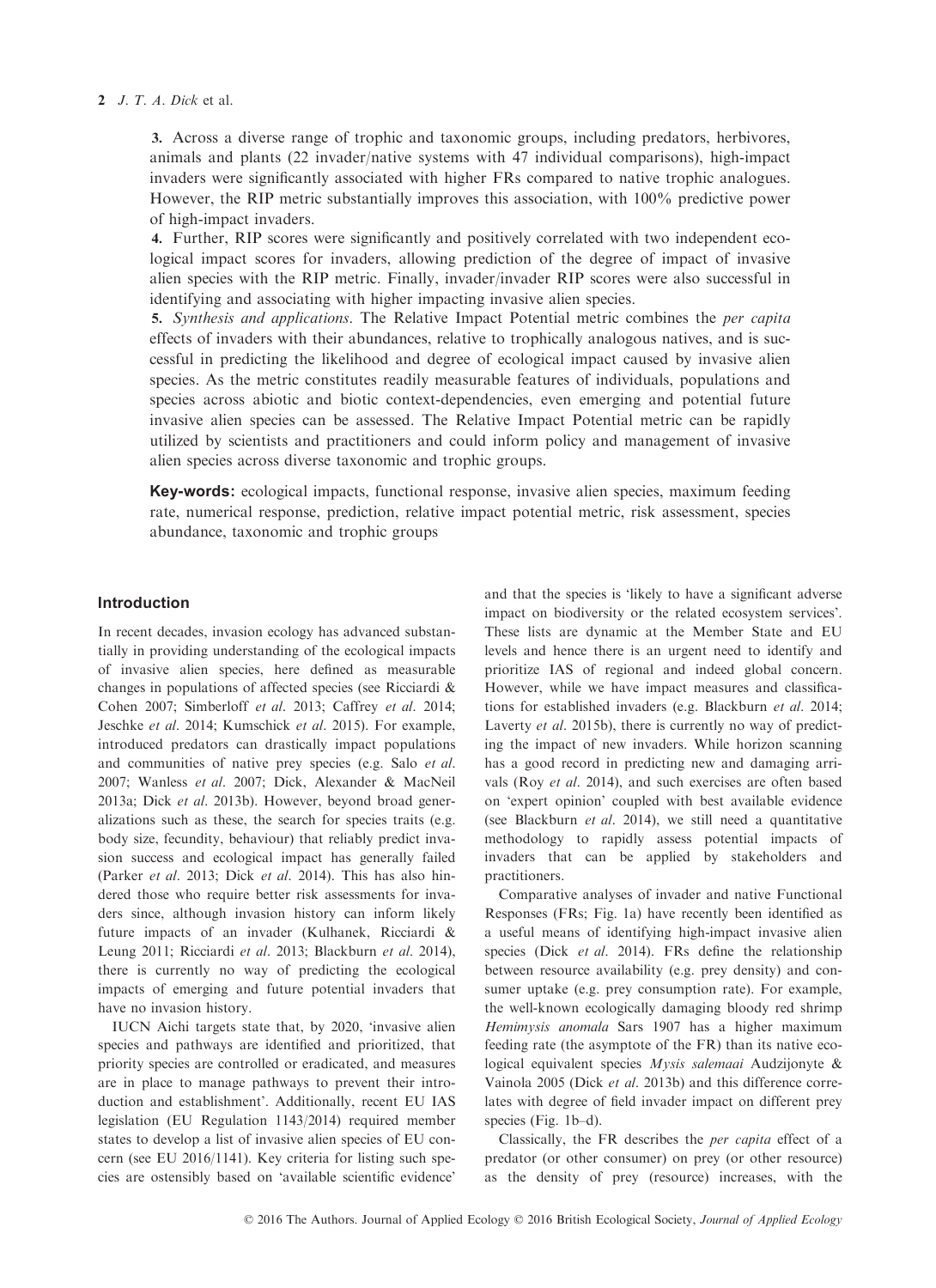

Fig. 1. (a) Functional response (FR) types and hypothetical invader/native comparisons; (b–d) differences in FRs between an invasive mysid shrimp (Hemimysis anomala, closed circles, solid line) and a native comparator (Mysis salemaai, open circles, dashed line) explains and predicts known field impacts of the invader on zooplankton prey species (b and  $c =$  cladocerans,  $d =$  copepods; redrawn from Dick et al. 2013b).

reciprocal of the 'handling time' parameter h giving the estimated maximum feeding rate (curve asymptote). The Numerical Response (NR) describes the predator population response as the density of prey increases ( $NR = both$ predator aggregation and predator reproduction; Solomon 1949; Holling 1959a,b). The overall effect on the prey population, the 'Total Response' (TR), is then the product of the FR and the NR, that is:

$$
TR = FR \times NR
$$
 eqn 1

Similarly, invasion ecologists (Parker *et al.* 1999; the 'Parker–Lonsdale equation') recognized that the Impact (I) of an invasive alien species on a native resource (e.g. predator on prey) could be quantified as the product of the Range (R) of the invasive alien species, its Abundance (A) and *per capita* effect  $(E)$ , that is:

$$
I = R \times A \times E \qquad \text{eqn 2}
$$

When considering trophic interactions of an invader with a resource, the Parker–Lonsdale equation is essentially the TR equation with the addition of Range, reflecting the assumption that a native species exists throughout its 'natural' range, whereas invasive alien species are, by definition, increasing their range from an initial absence. However, per capita effects were never expressed as FRs by Parker et al. (1999) or subsequent invasion ecologists (see Dick et al. 2014), nor was the Numerical or TR terminology utilized. The realization that the Parker–Lonsdale equation and the classic TR equation were essentially equivalent led Dick et al. (2014) to suggest the use of FRs as a per capita measure of invader impact, in particular comparing the FRs of invaders with trophically analogous natives, to understand and predict invader impacts. This approach has been generally successful, with many highimpact invaders showing significantly higher FRs than native species as well as non-impacting introduced species (Fig. 1b–d; see also Alexander et al. 2014; Laverty et al. 2015a; Xu et al. 2016). However, as discussed by Dick et al. (2014), the full potential of an invader in its impact on native prey populations may be better described as the product of the FR and NR. However, unlike FRs, which are often readily measured, the NR is a more nebulous and difficult measure (e.g. due to time lags). We suggest, however, that this could be simply replaced with the proxy of consumer abundance, which captures aggregation, reproduction and the long-term net effect of resources assimilated into consumers. Such abundance data may already be available for the species in question, particularly as a result of routine monitoring programmes, or can be easily estimated in the field when required. In the absence of existing invasions, reasonable if slightly conservative estimates of invader densities could be obtained from populations in the native range (see Hansen et al. 2013; Parker et al. 2013).

In this paper, we present a new metric that blends facets of eqns 1 and 2 above, to predict invasive alien species impacts. We then explore the utility of the metric in predicting the identities of ecologically damaging invasive alien species, and the likelihood and degree of their ecological impacts by quantifying the relationship between

© 2016 The Authors. Journal of Applied Ecology © 2016 British Ecological Society, Journal of Applied Ecology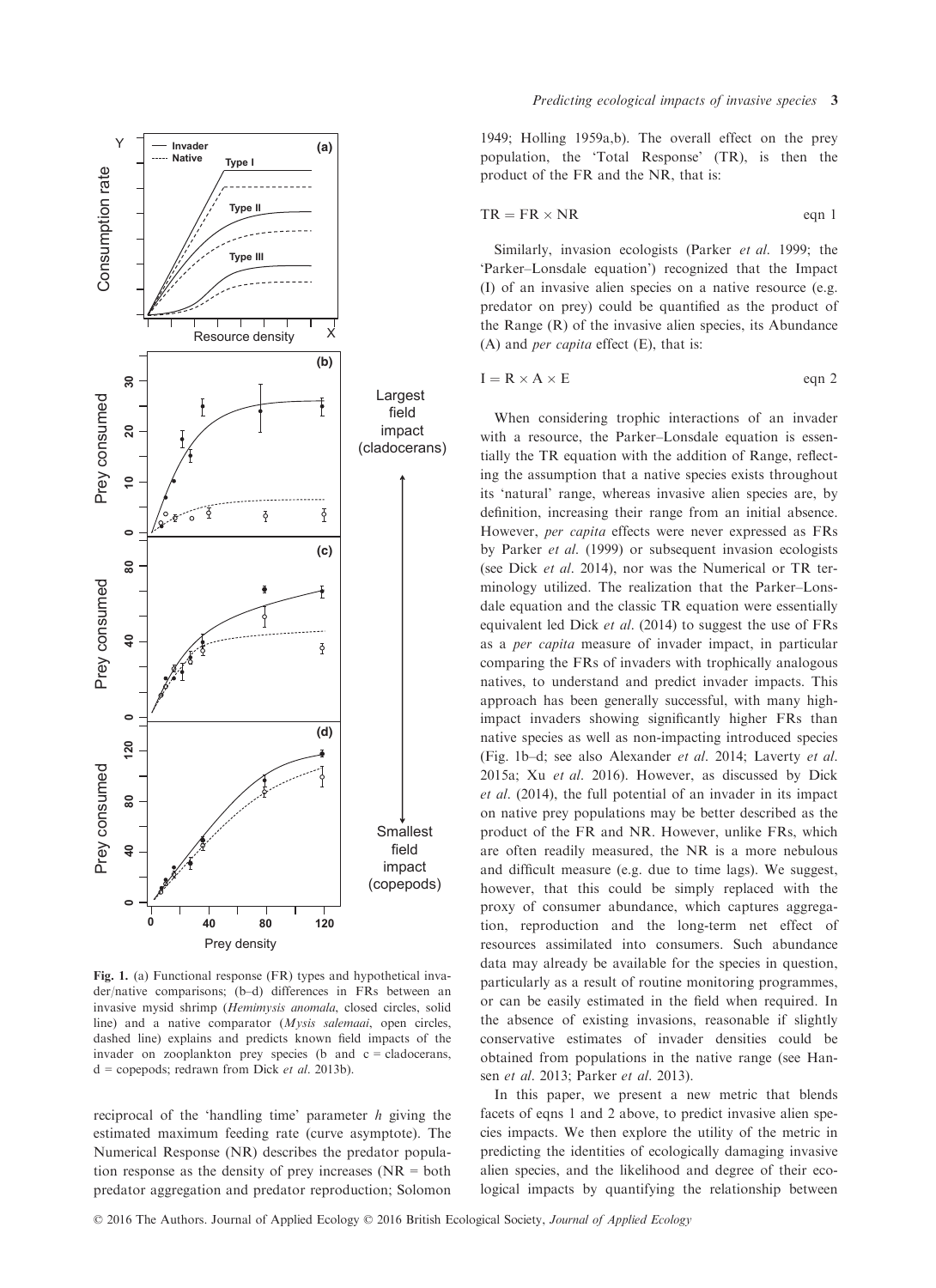#### 4 J. T. A. Dick et al.

established scores of ecological impact and our novel predictive metric. We propose that our new metric has much potential utility for scientists, managers, practitioners and policy makers who are often tasked with intervention ecology (Hobbs et al. 2011) and the associated cost-benefit analysis involved in invasive species management and control.

## Methods and Results

We propose a new metric for the ecological impact of invasive alien species, the Relative Impact Potential (RIP) metric, as the product of the consumer FR and a measure of consumer ABundance (AB). Firstly, the Impact Potential (IP) can be derived for any species as:

$$
IP = FR \times AB \qquad \qquad \text{eqn 3}
$$

However, this only gives an absolute IP value that has no meaning relative to the baseline, that is, the existing impact of the native analogous consumer species (or put another way, a baseline consumer-resource co-evolutionary relationship). Thus, as with our comparative FR approach, that compares the FRs of invaders with the FRs of natives (see Dick et al. 2014), we propose that the IP of invaders becomes relative to the IP of natives, such that the RIP is:

$$
RIP = \left(\frac{FRinvader}{FRnative}\right) \times \left(\frac{ABinvader}{ABnative}\right) \qquad \text{eqn 4}
$$

where  $FR =$  the estimated maximum feeding rate from the  $FR$ curves (i.e. curve asymptotes) and  $AB =$  the field abundance/density (or biomass; see below) of the species. Thus, when  $RIP < 1$ , the invader is predicted to have less impact than the native equivalent(s); when  $RIP = 1$ , we predict no impact above that driven by native equivalents; whereas RIP > 1 indicates likely invader ecological impact. As an example (see also Table S1, Supporting Information), we have FRs for the invasive freshwater amphipod Gammarus pulex (Linnaeus 1758) and the native analogue Gammarus duebeni celticus Stock & Pinkster 1970 (which is replaced by the invader) towards two prey species, mayfly nymphs (Baetis rhodani Pictet 1844) and blackfly larvae (Simuliidae spp.) (Laverty et al. 2015a). Further, we have ABs from Kelly et al. (2003, 2006) of G. pulex and G. d. celticus at two contiguous sites in the River Lissan, N. Ireland, where one site contains only G. pulex (a long-term invaded site) and the other site only G. d. celticus, and where environmental variables were consistent between sites, giving:

RIP = 
$$
\left(\frac{17.76}{12.96}\right) \times \left(\frac{136}{17}\right) = 10.96
$$
 for mayfly larvae prey,

and

$$
RIP = \left(\frac{17.98}{10.32}\right) \times \left(\frac{136}{17}\right) = 13.94
$$
 for blackfly larvae prey.

These RIP values of well above 1 corroborate with dramatic declines in both *B. rhodani* and *Simuliidae* spp. following invasion by G. pulex, and its replacement of the native G. d. celticus; indeed, the invader causes widespread declines in

macroinvertebrate species richness, diversity, abundance and biomass (Kelly et al. 2003, 2006).

However, depending on the data available, either single estimates of FR and AB (as above), or means and standard errors [or variance, standard deviations (SDs), CIs] or a mixture, will be available, and hence we can often incorporate variation and uncertainty into the RIP metric. To do this, we make the assumption that the observed FR and AB measures are samples from underlying distributions of values. Because both measures are strictly positive we use a simple log-normal form for both underlying distributions. Our goal here is the probability density function (pdf) for the RIP measure given the four input pdfs (two numerators, two denominators). It is possible to do this by repeated sampling from the four pdfs, calculating the RIP each time, and repeating until a smooth distribution of RIP values is obtained. Fortunately, there exists a shortcut in that if we know the means and SDs of the four pdfs, the output pdf for RIP is available explicitly in mathematical form using these means and SDs (see R script in Appendix S1). Thus, eqn 4 can often become:

$$
f(RIP) = \left(\frac{f(FRinvader)}{f(FRnative)}\right) \times \left(\frac{f(ABinvader)}{f(ABnative)}\right)
$$
eqn 5

where  $f()$  indicates the pdf.

We then use the pdf  $f(RIP)$  and report mean RIP and the confidence intervals (80% and 60%) and the probability that mean RIP is greater than 1, or any other figure (e.g. >10; see Table S1). Thus, using means and SDs from the first worked example above [i.e. mean (SD) = 17.76 (7.9); 136 (50); 12.96 (3.2); 17 (15)], we get:

$$
RIP = 20.68 \begin{pmatrix} 80\% \text{ CI} = 3.72 - 44.8 \\ 60\% \text{ CI} = 5.7 - 16.25 \\ P_{RIP} > 1 = 99.6\% \\ P_{RIP} > 10 = 60.3\% \end{pmatrix}
$$

The RIP metric has great potential to significantly enhance the reliability of predictions of invader ecological impact because, while FR alone is often useful in impact prediction, there may be cases where the per capita effect of a damaging invader is low, but the RIP is high because of high invader relative to native species abundance. Also, there may be cases where damaging invasive alien species are not numerous compared to natives, but exert high impact through relatively high per capita effects. All such permutations of *per capita* and abundance aspects of invasive alien species can thus be captured in the RIP metric.

Table S1 presents all invader/native FR comparisons conducted by the present authors and from the literature to date (see review and search terms in Dick et al. 2014). All are study systems where the invader is known to have a measurable degree of negative ecological impact (see Table S1). Across the 22 independent systems (defined as each distinct invader species/native species comparison) in Table S1, the FR of the ecologically damaging invader was higher than the FR of the native analogue in 18/22 cases ( $\chi^2$  goodness–of-fit test = 8.9, d.f. = 1,  $P = 0.003$ ), whereas RIP was greater than 1 for all 22/22 cases ( $\chi^2 = 22$ , d.f. = 1,  $P < 0.001$ ,  $P = 2.7 \times 10^{-6}$ ). Considering all FR comparisons in Table S1 (i.e. even where there were multiple FR comparisons within systems, such as more than one prey species tested), we found that FRs predicted impact in 39/47 cases  $(\chi^2 = 20.45, d.f. = 1, P < 0.001, P = 6.1 \times 10^{-6})$ , but RIP was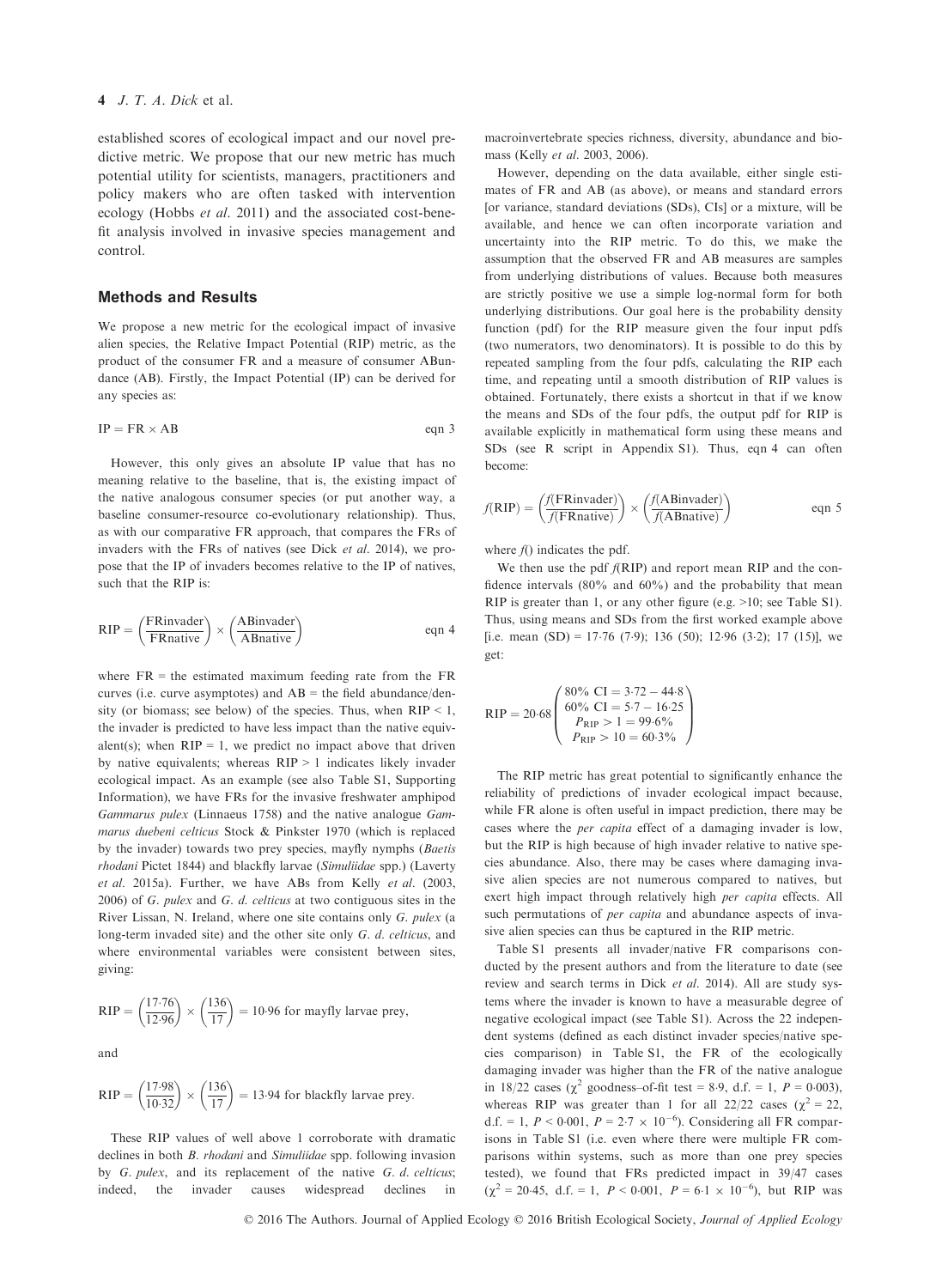greater than 1 for all 47/47 cases ( $\chi^2 = 47$ , d.f. = 1, P < 0.001,  $P = 7.1 \times 10^{-12}$ ). Further, there were significant positive relationships between our RIP metric and the independent Ecological Impact Scores of Laverty et al. (2015b) and Ricciardi & Cohen (2007) (Table 1; Fig. 2a and b; see also Appendix S2; Fig. 2a,  $F_{1,10} = 23.5$ ,  $P \le 0.001$ ; Fig. 2b,  $F_{1,10} = 15.1$ ,  $P \le 0.005$ ).

Table S1 also presents a small number  $(n = 7)$  of invader/invader comparisons, where the more ecologically damaging of two invasive alien species were in all cases predictable from both their FR and RIP metrics.

#### **Discussion**

The use of FR metrics to predict invader impact has, to date, largely examined only this per capita impact of individuals, with little consideration of impact through population-based NRs or other consumer abundance measures (Dick et al. 2014; Table S1 here). Such studies have, however, often been well reconciled with observed field impacts, where higher FRs of invaders compared to native trophic analogues are associated with declines in, for example, native prey and plant species (e.g. Dick et al. 2013b; Alexander et al. 2014; Dodd et al. 2014; Xu et al. 2016). In this study, we found a significant association between higher invader than native FRs and ecological impacts, with  $>80\%$  of systems comparisons following this pattern. FRs could be inherently more important than NRs in

Table 1. Ecological Impact Scores from Laverty et al. (2015b) and Ricciardi & Cohen (2007), and  $log_{10}$  Relative Impact Potential (RIP) scores (this study; ordered highest to lowest RIP; Method 2, eqn 5, Table S1). Laverty et al. (2015b) and Ricciardi & Cohen (2007) are ordinal rankings of categories of impact, based on measurable negative impacts on native species populations and include a category of 0 for no demonstrable impact. Where an invasive alien species had multiple RIP scores (e.g. across several prey species; see Table S1) we took the mean RIP score (Method 2, eqn 5; see Table S1) for Table 1 and Figure 2a and b. See also Appendix S2. We only present these analyses for systems where the invader is known to exhibit impact on the resource in question (e.g. predator impacts on prey), and not examples where impact is more diffuse with no direct impacts on the resource in question (e.g. gamba grass impacts fire regime, but not nutrients directly; see Table S1)

| Invasive Alien Species   | Laverty<br><i>et al.</i> (2015b)<br>score | Ricciardi &<br>Cohen (2007)<br>score | Log <sub>10</sub><br><b>RIP</b><br>score |
|--------------------------|-------------------------------------------|--------------------------------------|------------------------------------------|
| Neogobius melanostomus   | 5                                         |                                      | 2.83                                     |
| Hemimysis anomala        | 4                                         | 6                                    | 2.1                                      |
| Pomacea canaliculata     | 3                                         | 4                                    | 1.91                                     |
| Clarias gariepinus       | 4                                         | 5                                    | 1.8                                      |
| Dikerogammarus villosus  | 4                                         | 6                                    | 1.79                                     |
| Pseudorasbora parva      | 5                                         |                                      | 1.49                                     |
| Gammarus pulex           | 3                                         | 6                                    | 1.47                                     |
| Micropterus salmoides    | 3                                         | 4                                    | 1.35                                     |
| Harmonia axyridis        | 3                                         | 5                                    | $1-01$                                   |
| Pacifastacus leniusculus | $\overline{c}$                            | 3                                    | 0.71                                     |
| Lepomis macrochirus      | 2                                         | 3                                    | 0.7                                      |
| Eriocheir sinensis       |                                           |                                      | 0.45                                     |



Fig. 2. Least-squares linear regressions of Ecological Impact Scores against  $log_{10}$  Relative Impact Potential scores (Method 2 eqn 5; see also Table S1 and Table 1 and Appendix S2), for (a) scores from Laverty et al. (2015b) and (b) Ricciardi & Cohen (2007).

determining ecological impact because, for example, highly efficient predator individuals can have devastating impacts on prey populations (e.g. individual foxes preying on turtle nests in Australia; Spencer, Van Dyke & Thompson 2016). Additionally, FRs might be correlated with NRs, and hence the former measure has inherently high predictive power in terms of ecological impact (Dick et al. 2013b, 2014). However, a major advance in invader impact prediction was revealed in this study when a proxy for NRs, the field abundances of invaders/natives, was incorporated into our RIP metric. This is a blend of the classic TR equation (TR = FR  $\times$  NR) and the Parker *et al.* (1999) invader equation [Impact = Range  $\times$  Abundance  $\times$  Effect (per capita)]. Our RIP metric had 100% success in associating with high-impact invasive alien species using available studies (Table S1).

We also found the RIP metric correlates significantly and positively with other independent measures of invader ecological impact, these being the scoring systems of Laverty et al. (2015b) and Ricciardi & Cohen (2007). RIP thus gives excellent predictive power as to both the likelihood and magnitude of invader ecological impact, and also provides a mechanistic understanding of why some invaders have their degree of ecological impact. This metric could also facilitate the assessment of emerging and potential future invader identity and likely impact. For example, following Ricciardi & Rasmussen (1998), existing/emerging dominant vectors and their connected donor

© 2016 The Authors. Journal of Applied Ecology © 2016 British Ecological Society, Journal of Applied Ecology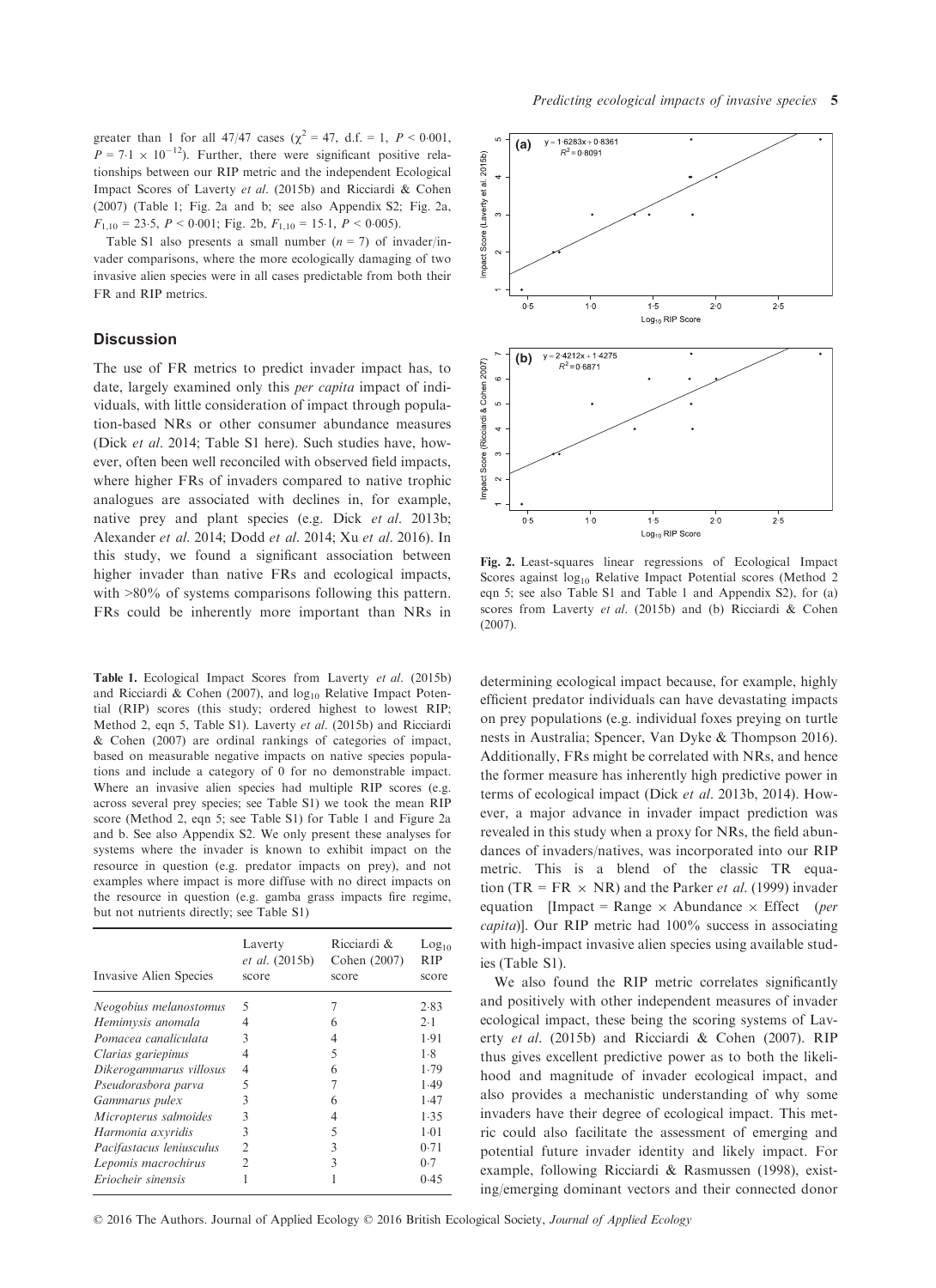pools could be used as a guide to assess possible future invaders. The RIP method is also a readily available tool for practitioners, with relatively simple calculations (see also Supporting Information). For example, this approach could be applied to existing and potential new candidates for the EU lists of invasive alien species of Union and regional concern (EU Regulation 1143/2104), for invasive alien species 'horizon scanning' exercises (e.g. Gallardo & Aldridge 2013; Caffrey et al. 2014; Roy et al. 2014) and incorporated into existing invader impact classification frameworks (e.g. Blackburn et al. 2014).

The data sets of Table S1 are clearly biased towards high-impact invasive alien species, as these have received the most attention from scientists and practitioners. To fully test the utility of FRs and RIP, we require studies of low impact/benign introduced species, which should return RIP values of around or <1. This would enhance both our understanding of invader impact and add confidence to the RIP metric as able to recognize and assess both damaging and more benign alien species. In addition, the RIP method requires native comparators and, while this has not been a problem thus far (see Table S1), there may be times when there are multiple candidates, or indeed none. In the former scenario, the invader/native RIP can be calculated for each comparator, and individual and overall RIP values derived. In the latter scenario, if there happens to be no native analogue (e.g. with mammalian predators introduced to islands), then that alone should signal a high risk potential as functionally distinctive invaders are often the most ecologically damaging (see Ricciardi & Atkinson 2004). Further, RIP can compare among multiple invaders (see Table S1) to predict which will have the higher impact and hence should attract most preventative action.

The RIP metric is clearly influenced by predator (or other consumer) abundance estimates (and SDs) used in its calculation, but we found collation of these data remarkably difficult (see also Parker et al. 2013). While we acknowledge that abundances of both invaders and natives are highly variable (see also Hansen et al. 2013) and subject to myriad influences (particularly season and spatial heterogeneity of habitat), with lag times in population growth, we did manage to compile comparative abundance data for each system that controlled (to various degrees) for abiotic/biotic confounds. Also, however, the abundance estimates that we use incorporate both aggregative and reproductive elements that are often separated in the consideration of NRs. Thus, for example, abundances of invasive G. pulex and its native analogue G. d. celticus were derived from contiguous stretches of the same river where physicochemical influences for both species were similar. Hence, we assume their abundances in the RIP calculation reflect true differences in invader/ native species abundances, all else being equal. We recommend that future RIP calculations incorporate abundance estimates that avoid confounds of differing environmental and biological factors; however, our method is sufficiently robust with imperfect data, and such context-dependencies can also be explicitly incorporated and addressed in invader impact prediction with RIP. In addition, where abundance/density comparisons among invaders and natives make little sense (e.g. when invaders are relatively massive in size, but scarce in numbers), then biomass may be a better element of RIP; for example, the invasive sharptooth catfish (Clarias gariepinus Burchell 1822) vs. native river goby (Glossogobius callidus Smith 1937) example in Table S1 (system 19). Finally, as invaders may initially add to the existing ecological impact of native analogues, and later in the invasion process either partially or completely replace such natives, then consideration of RIP throughout the replacement process may further elucidate spatiotemporal patterns of invader impact, and we encourage further research in this area.

The *per capita* feeding rate of an invader may be reduced by its own and other species' abundances through mutual interference, cannibalism and intra-guild predation (e.g. see Medoc, Spataro & Arditi 2013). In other cases, multiple predator impacts may be simply additive (e.g. Barrios-O'Neill et al. 2014) or synergistic (Pintor, Sih & Kerby 2009; Zimmermann et al. 2015). Alterations of predator behaviour are collectively termed 'multiple predator effects' (Sih, Englund & Wooster 1998), and these clearly may alter predictions of RIP. However, the FR of groups as opposed to single individuals can be measured and incorporated into RIP calculations. In addition, this study shows that this level of complexity may not be required for rapid and effective usage by practitioners, since the RIP scores presented here, based on the FRs of single individuals, are reliable predictors of impact across invader systems. FRs also lend themselves to measurement under other specific context-dependencies, both biotic (e.g. Barrios-O'Neill et al. 2015, 2016) and abiotic (e.g. Laverty et al. 2015a), such that RIP can also be modified in its calculation and use. For example, RIP assessments conducted under differing temperatures may be used to predict ecological consequences of invasive alien species under climate change scenarios (see use of FRs in this context; Iacarella et al. 2015).

Prey naïveté and functional distinctiveness of predators are prominent features of invasion scenarios (Rehage, Dunlop & Loftus 2009). Prey recognize predators via chemical, visual or auditory cues (Abbott 2006; Gherardi et al. 2011; Carthey & Banks 2014); therefore, experience and co-evolutionary history are prerequisites for prey to react appropriately to a predator (Cox & Lima 2006). The 'naïve prey' hypothesis posits that prey without prior experience of an invasive predator may incur greater mortality than that with a native predator, as the anti-predator response is inappropriate or absent (Diamond & Case 1986; Banks & Dickman 2007; Sih et al. 2010). Prey naïveté has been observed across taxa including mammals, birds and fish (McLean, Barbee & Swearer 2007; Salo et al. 2007; Edgell & Neufeld 2008; Barrio et al. 2010; Fey et al. 2010; Paolucci, MacIsaac & Ricciardi 2013),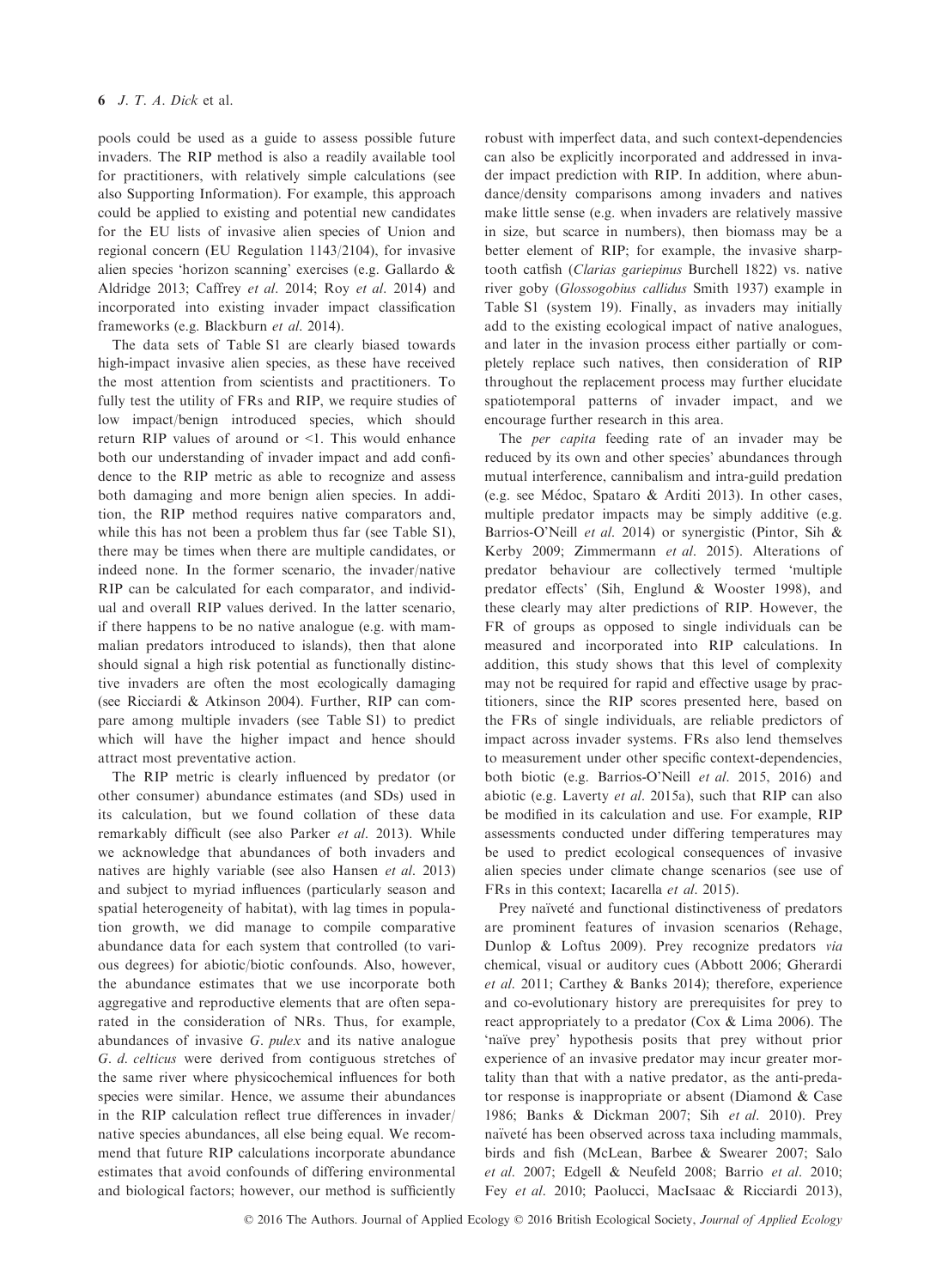indicating that it is a pervasive feature increasing invader impact on recipient systems. Partitioning the effects on the FR of predator novelty (e.g. with respect to weaponry, speed of attack) and prey naïveté is important as, for example, naïveté may decline in a prey population over time (Gérard et al. 2014), leading to changes in per capita effects and overall impact. Again, the RIP metric can capture and predict such effects by, for example, examining the FRs of individuals at different spatiotemporal stages of invasion and individuals that vary in the archetype of enemies encountered.

Body size underpins the feeding rates of consumers (e.g. Woodward & Hildrew 2002; Woodward et al. 2005). In general, smaller consumers exhibit lower per capita rates of resource acquisition than do larger consumers, as typified by lower attack rates and longer handling times (Rall et al. 2012). At the same time, smaller consumers are almost inevitably more abundant (Cohen, Jonsson & Carpenter 2003; Woodward et al. 2005). In the context of understanding the RIP of invasive alien species, these empirically well-founded patterns have two corollaries: (i) that smaller consumers may exert higher population-level impacts on a mutual resource exploited by larger species, despite lower per capita feeding rates and; (ii) that the reciprocal is true where larger, less abundant consumers have very high per capita feeding rates. The current RIP metric captures much of this with its balance between the relative FR and relative population abundances (or biomasses) of invaders and natives. For example, the invasive mysid shrimp, H. anomala, is smaller than its native counterparts and therefore expectations are of higher abundances and lower per capita feeding rates, but empirical evidence suggests that the per capita feeding rates of the invader are in fact much higher than those of the larger native (Dick et al. 2013b; Barrios-O'Neill et al. 2014; Table S1). Conversely, the invasive gammarid shrimp, Dikerogammarus villosus Sowinsky 1894 is typically larger than the native counterparts it displaces, yet even sizematched FR trials reveal higher feeding rates for this species, while larger individuals are increasingly voracious (Dodd et al. 2014; Table S1; see also Xu et al. 2016). D. villosus is thus larger, has higher inherent per capita feeding rates and can be more abundant (see Table S1) than native counterparts. A further potential complication for RIP is ontogenetic shifts in resource use, such that invader/native FR/RIP comparisons across body size may be further confounded. This can be remedied by appropriate studies, such as that of Dick, Alexander & MacNeil (2013a), who showed that an invader amphipod was in fact predatory throughout its life history. In each case, provided species are trophically analogous consumers of mutual resources, the RIP framework offers a succinct, tractable means of rapidly assessing possible invader impacts, even where considerable differences in consumer size (and biomass) exist.

Predicting ecological impacts of invasive species 7

prey can be ecologically relevant, that is, actual prey species encountered in the field by the invaders and native analogues. This allows direct matching of FR/RIP and impact in the field. For example, with invasive H. anomala, smaller invader/native differences in FR/RIP are associated with prey species less affected in actuality (Dick et al. 2013b). At the other extreme, the prey species may be a general item used to reveal overall FR differences between invader and native. For example, Alexander et al. (2014) used tadpoles as a proxy of the myriad vertebrate and invertebrate prey of invasive/native fish in South Africa, revealing inherently higher FRs in damaging invaders compared to natives, which corroborated with field impacts (see also Table S1 here). We also stress that the impact of the invader may not always be on the resource in question, and that high FRs and RIPs may be characteristic of high-impact invasive species generally. For example, gamba grass (see Table S1) has impact through changing fire regimes, but its identification as a high-impact invader is still evident in our FR and RIP methodology.

Finally, we have drawn on studies across a diverse range of taxonomic and trophic groups (see Table S1), including invasive crustaceans, molluscs, insects, plants and fish, with animal trophic groups ranging from predators to herbivores and filter feeders. Since all organisms utilize resources, there is no reason that FRs cannot be derived for any invader, either experimentally or from surveys and other methods (see Dick et al. 2014). Coupled with abundance/biomass estimates and straightforward RIP calculations (see Table S1 and other Supporting Information), the metric is applicable to any invasion scenario. Indeed, we have demonstrated that the metric may be useful in comparing two or more invaders, such that the increasing scenario of temporal sequences of invasions by new species can be assessed for likely ecological impacts (see also Jackson 2015).

In summary, despite a number of issues that can complicate its derivation, our RIP metric encapsulates differences in FRs and abundances between invaders and natives and provides a tool to assess which species are likely to have ecological impact and what that degree of impact might be. Complexities and context-dependencies affecting both FRs and abundances can be incorporated into the RIP metric if desired; the technique also provides a mechanistic explanation for invader ecological impact. Most of all, however, we propose RIP as a simple and rapid, yet apparently powerful, predictive tool for scientists and practitioners that can inform invasive alien species risk assessments, interventions, policy and legislation.

## Acknowledgements

A further important element of FR derivation and subsequent RIP calculations is the choice of prey/resource We thank a number of people for stimulating discussion: Dave Richardson, Natalie Rossiter-Rachor, Louise Kregting, Keith Farnsworth and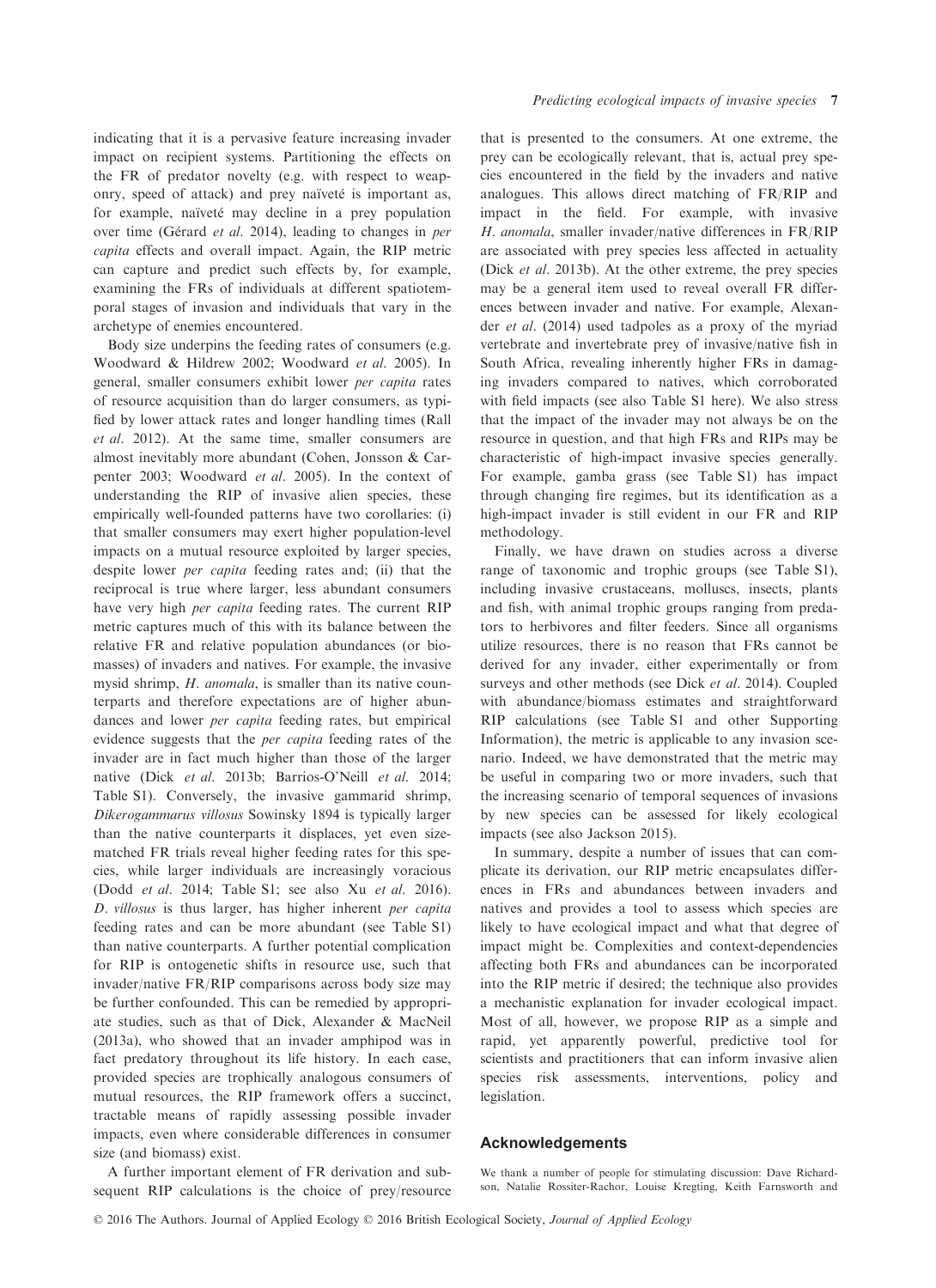Jonathan Jeschke. J.T.A.D., A.M.D. and M.J.H. acknowledge funding from NERC. This work was also funded by the Department of Employment and Learning (DEL) N. Ireland, the ITSligo President's Bursary Award, Inland Fisheries Ireland and an International Research Collaboration Award from The University of Sydney to J.T.A.D. and P.B.B. T.R. and H.J.M. were supported by NSERC Discovery grants. The authors declare no conflict of interest.

#### Data accessibility

All data used in this study are contained within Table S1.

#### References

- Abbott, K.R. (2006) Bumblebees avoid flowers containing evidence of past predation events. Canadian Journal of Zoology, 84, 1240–1247.
- Alexander, M.E., Dick, J.T.A., Weyl, O.L.F., Robinson, T.B., David, M., Robinson, B. & Richardson, D.M. (2014) Existing and emerging high impact invasive species are characterized by higher functional responses than natives. Biology Letters, 10, 2–6.
- Banks, P.B. & Dickman, C.R. (2007) Alien predation and the effects of multiple levels of prey naïveté. Trends in Ecology and Evolution, 22, 229–230.
- Barrio, I.C., Bueno, C.G., Banks, P.B. & Tortosa, F.S. (2010) Prey naïveté in an introduced prey species: the wild rabbit in Australia. Behavioral Ecology, 21, 986–991.
- Barrios-O'Neill, D., Dick, J.T.A., Emmerson, M.C., Ricciardi, A., MacIsaac, H.J., Alexander, M.E. & Bovy, H.C. (2014) Fortune favours the bold: a higher predator reduces the impact of a native but not an invasive intermediate predator. Journal of Animal Ecology, 83, 693–701.
- Barrios-O'Neill, D., Dick, J.T.A., Emmerson, M.C., Ricciardi, A. & MacIsaac, H.J. (2015) Predator-free space, functional responses and biological invasions. Functional Ecology, 29, 377–384.
- Barrios-O'Neill, D., Kelly, R., Dick, J.T.A., Ricciardi, A., MacIsaac, H.J. & Emmerson, M.C. (2016) On the context-dependent scaling of consumer feeding rates. Ecology Letters, 19, 668–678.
- Blackburn, T.M., Essl, F., Evans, T. et al. (2014) A unified classification of alien species based on the magnitude of their environmental impacts. PLoS Biology, 12, e1001850.
- Caffrey, J.M., Baars, J.-R., Barbour, J.H. et al. (2014) Tackling invasive alien species in Europe: the top 20 issues. Management of Biological Invasions, 5, 1–20.
- Carthey, A.J.R. & Banks, P.B. (2014) Naïveté in novel ecological interactions: lessons from theory and experimental evidence. Biological Reviews, 89, 932–949.
- Cohen, J.E., Jonsson, T. & Carpenter, S.R. (2003) Ecological community description using the food web, species abundance, and body size. Proceedings of the National Academy of Sciences of the United States of America, 100, 1781–1786.
- Cox, J.G. & Lima, S.L. (2006) Naiveté and an aquatic- terrestrial dichotomy in the effects of introduced predators. Trends in Ecology and Evolution, 21, 674–680.
- Diamond, J. & Case, T.J. (1986) Overview: introductions, extinctions, exterminations and invasions. Community Ecology (eds J. Diamond & T.J. Case), pp. 65–79. Harper and Row, New York, NY, USA.
- Dick, J.T.A., Alexander, M.E. & MacNeil, C. (2013a) Natural Born Killers: an invasive amphipod is predatory throughout its life-history. Biological Invasions, 15, 309–313.
- Dick, J.T.A., Gallagher, K., Avlijas, S. et al. (2013b) Ecological impacts of an invasive predator explained and predicted by comparative functional responses. Biological Invasions, 15, 837–846.
- Dick, J.T.A., Alexander, M.E., Jeschke, J.M. et al. (2014) Advancing impact prediction and hypothesis testing in invasion ecology using a comparative functional response approach. Biological Invasions, 16, 735–753.
- Dodd, J.A., Dick, J.T.A., Alexander, M.E., MacNeil, C., Dunn, A.M. & Aldridge, D.C. (2014) Predicting the ecological impacts of a new freshwater invader: functional responses and prey selectivity of the "killer shrimp", Dikerogammarus villosus, compared to the native Gammarus pulex. Freshwater Biology, 59, 337–352.
- Edgell, T.C. & Neufeld, C.J. (2008) Experimental evidence for latent developmental plasticity: intertidal whelks respond to a native but not an introduced predator. Biology Letters, 4, 385–387.
- Fey, K., Banks, P.B., Ylonen, H. & Korpimaki, E. (2010) Behavioural responses of voles to simulated risk of predation by a native and an alien mustelid: an odour manipulation experiment. Wildlife Research, 37, 273–282.
- Gallardo, B. & Aldridge, D.C. (2013) Priority setting for invasive species management: risk assessment of Ponto-Caspian invasive species into Great Britain. Ecological Applications, 23, 352–364.
- Gerard, A., Jourdan, H., Cugniere, C., Millon, A. & Vidal, E. (2014) Is naïveté forever? Alien predator and aggressor recognition by two endemic island reptiles. Naturwissenschaften, 101, 921–927.
- Gherardi, F., Mavuti, K.M., Pacini, N., Tricarico, E. & Harper, D.M. (2011) The smell of danger: chemical recognition of fish predators by the invasive crayfish Procambarus clarkii. Freshwater Biology, 56, 1567– 1578.
- Hansen, G.J.A., Vander Zanden, M.J., Blum, M.J. et al. (2013) Commonly rare and rarely common: comparing population abundance of invasive and native aquatic species. PLoS ONE, 8, e77415.
- Hobbs, R.J., Hallett, L.M., Ehrlich, P.R. & Mooney, H.A. (2011) Intervention ecology: applying ecological science in the twenty-first century. BioScience, 61, 442–450.
- Holling, C.S. (1959a) The components of predation as revealed by a study of small-mammal predation of the European pine sawfly. The Canadian Entomologist, 91, 293–320.
- Holling, C.S. (1959b) Some characteristics of simple types of predation and parasitism. The Canadian Entomologist, 91, 385–398.
- Iacarella, J.C., Dick, J.T.A., Alexander, M.E. & Ricciardi, A. (2015) Ecological impacts of invasive alien species along temperature gradients: testing the role of environmental matching. Ecological Applications, 25, 706–716.
- Jackson, M.C. (2015) Interactions among multiple invasive animals. Ecol- $09y, 96, 2035-2041.$
- Jeschke, J.M., Bacher, S., Blackburn, T.M. et al. (2014) Defining the impact of non-native species. Conservation Biology, 28, 1188–1194.
- Kelly, D.W., Dick, J.T.A., Montgomery, W.I. & MacNeil, C. (2003) Differences in composition of macroinvertebrate communities with invasive and native Gammarus spp. (Crustacea: Amphipoda). Freshwater Biology, 48, 306–315.
- Kelly, D.W., Bailey, R.J.E., MacNeil, C., Dick, J.T.A. & McDonald, R.A. (2006) Invasion by the amphipod Gammarus pulex alters community composition of native freshwater macroinvertebrates. Diversity and Distributions, 12, 525–534.
- Kulhanek, S.A., Ricciardi, A. & Leung, S.B. (2011) Is invasion history a useful tool for predicting the impacts of the world's worst aquatic invasive species? Ecological Applications, 21, 189–202.
- Kumschick, S., Gaertner, M., Vila, M. et al. (2015) Ecological impacts of alien species: quantification, scope, caveats and recommendations. BioScience, 65, 55–63.
- Laverty, C., Dick, J.T.A., Alexander, M.E. & Lucy, F.E. (2015a) Differential ecological impacts of invader and native predatory freshwater amphipods under environmental change are revealed by comparative functional responses. Biological Invasions, 17, 1761–1770.
- Laverty, C., Nentwig, W., Dick, J.T.A. & Lucy, F.E. (2015b) Alien aquatics in Europe: assessing the relative environmental and socioeconomic impacts of invasive aquatic macroinvertebrates and other taxa. Management of Biological Invasions, 6, 341–350.
- McLean, F., Barbee, N. & Swearer, S. (2007) Avoidance of native versus non-native predator odours by migrating whitebait and juveniles of the common galaxiid, Galaxias maculatus. New Zealand Journal of Marine and Freshwater Research, 41, 175–184.
- Medoc, V., Spataro, T. & Arditi, R. (2013) Prey: predator ratio dependence in the functional response of a freshwater amphipod. Freshwater Biology, 58, 858–865.
- Paolucci, E., MacIsaac, H.J. & Ricciardi, A. (2013) Origin matters: Alien consumers inflict greater damage on prey populations than do native consumers. Diversity and Distributions, 19, 988–995.
- Parker, I.M., Simberloff, D., Lonsdale, W.M. et al. (1999) Impact: toward a framework for understanding the ecological effects of invaders. Biological Invasions, 1, 3–19.
- Parker, J.D., Torchin, M.E., Hufbauer, R.A. et al. (2013) Do invasive species perform better in their new ranges? Ecology, 94, 985–994.
- Pintor, L.M., Sih, A. & Kerby, J.L. (2009) Behavioural correlations provide a mechanism for explaining high invader densities and increased impacts on native prey. Ecology, 90, 581–587.
- Rall, B.C., Brose, U., Hartvig, M., Kalinkat, G., Schwarzmüller, F., Vucic-Pestic, O. & Petchey, O.L. (2012) Universal temperature and